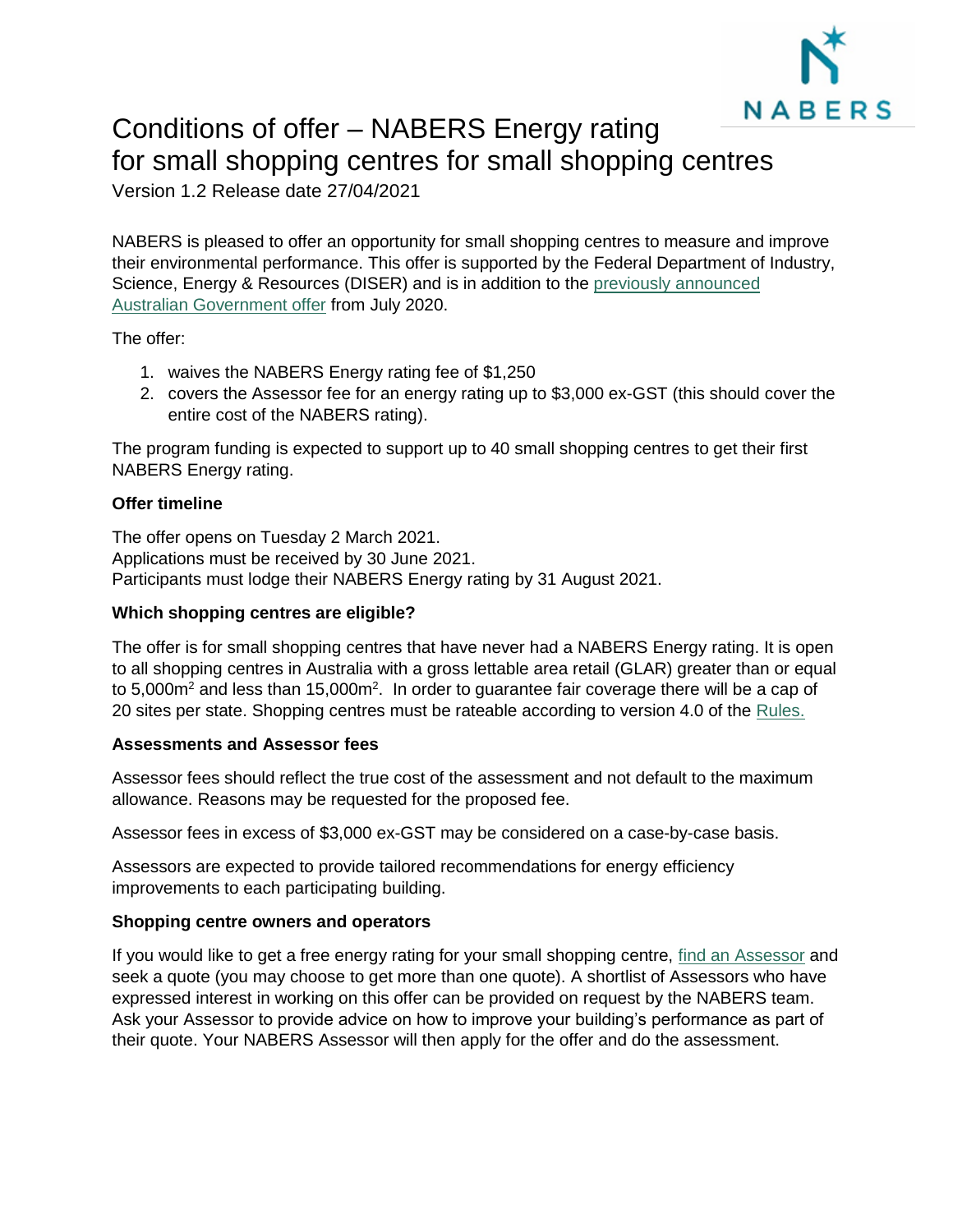#### **How to apply – Assessors**

Email the [NABERS inbox](mailto:nabers@environment.nsw.gov.au) with the subject 'Small shopping centre offer application' and provide the following information for each small shopping centre you will be assessing:

- company of Assessor undertaking the NABERS rating(s)
- Assessor company ABN
- full name/company of the building owner/operator(s) requesting the NABERS rating
- best email address for the owner/operator
- building address and size (GLAR)
- itemised assessor fee ex-GST
- building owner/operator consent for works occurring at their site.

#### **Assessment process**

Applications will be reviewed on a first come, first served basis. However, NABERS reserves the right to cap funding for a particular State, location or building size to ensure full coverage in terms of location and building characteristics.

The NABERS team will assess applications for eligibility. If the Assessor fee falls outside the suggested range, the NABERS team will request justification. Successful applicants will be informed via email to both the Assessor company and the building owner/operator.

NABERS will issue a purchase order (PO) to each Assessor company that submits a compliant application on or before 30 June 2021 or until the funding is fully allocated.

To ensure fair access, the maximum contribution to an Assessor company is \$30,000 ex-GST, which can be extended to \$50,000 ex-GST if the Assessor company is submitting applications for buildings in at least 6 different states. The maximum contribution per building owner is capped at \$30,000 ex-GST. This could be in one PO or across multiple POs. The PO covers Assessor fees only and will be eligible for invoice once the rating has been certified by the NABERS administrator.

# Small Shopping Centre Offer: Terms and Conditions

Information on the eligibility criteria and how to apply for an Offer under the 'Small Shopping Centres' program forms part of these Terms and Conditions. By participating in the 'Small Shopping Centres' program, the Applicant accepts these Terms and Conditions.

- 1. In these Terms and Conditions:
	- a. Definitions

**Applicant** means the person, firm or company that applies for an Offer under the 'Small Shopping Centres' program.

**Assessor** is an individual that has been accredited by the NABERS administrator.

**NABERS** means National Australian Built Environment Rating System

**Offer** means a fee waiver and/or fee contribution as determined by NABERS under the 'Small Shopping Centres' program.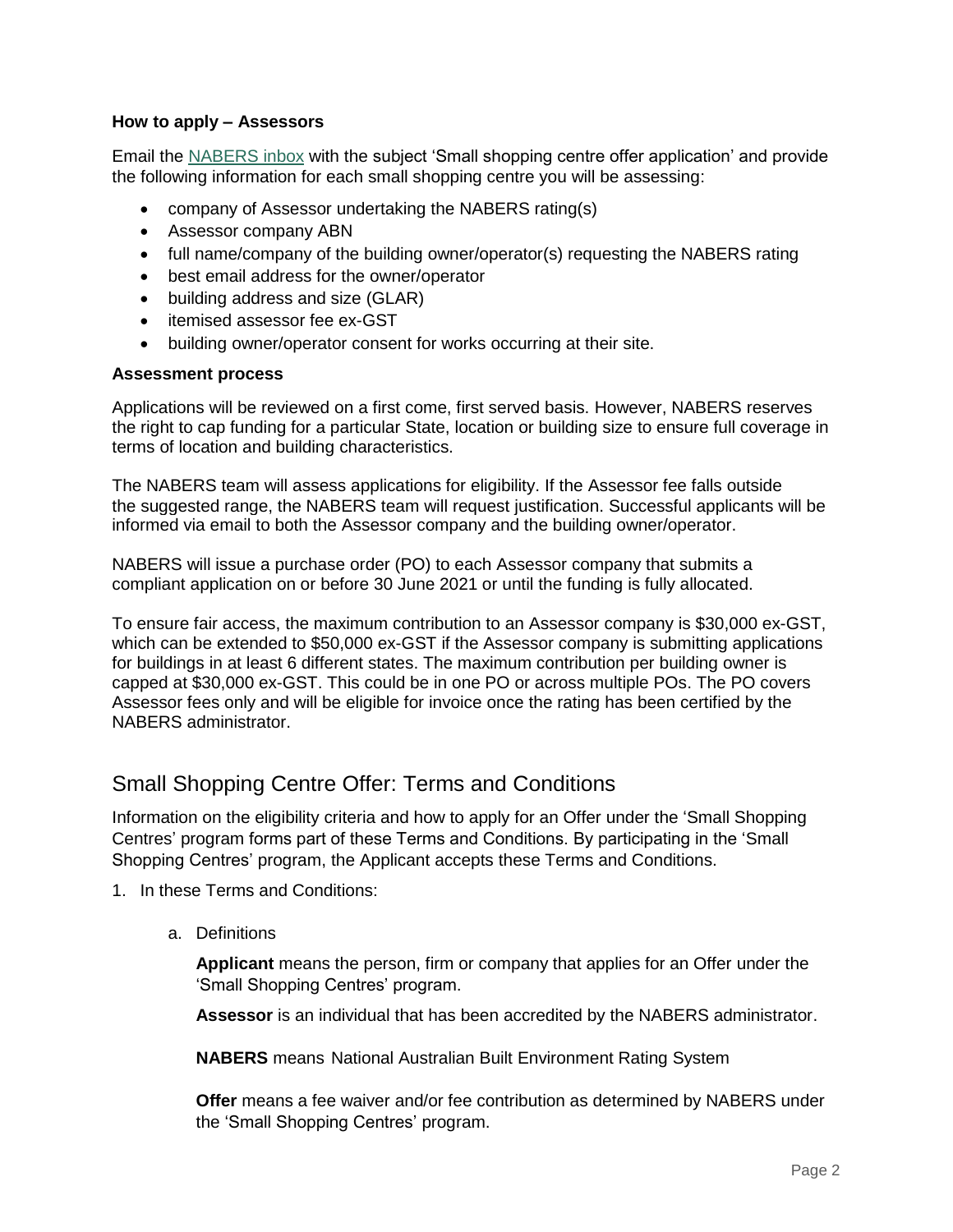**Building owner** means a parent organisation which has operational control of a building.

# 2. **Application of these Terms and Conditions**

- a. NABERS reserves the right to review and amend these Terms and Conditions at any time without notice. The replacement Terms and Conditions will take effect on being posted to the [NABERS website.](https://www.nabers.gov.au/publications/fee-free-ratings-offer-small-shopping-centres)
- b. Applicants are responsible for checking the NABERS website for the most up to date Terms and Conditions, including information about the eligibility criteria, how to apply for an Offer and any key dates relating to the 'Small Shopping Centres' program.

# 3. **Changes to the 'Small Shopping Centres' program**

- a. NABERS reserves the right to change and vary the Offer at any time without notice. NABERS will endeavour to take into consideration, where appropriate, the impact on any outstanding applications before any action is taken.
- b. Applicants are responsible for checking the NABERS website for the most up to date Offer.

#### 4. **Applicant obligations**

- a. The Applicant must:
	- i. ensure that all information submitted in an application for an Offer is true and correct at the time of submission
	- ii. promptly notify NABERS if there are any changes to the information submitted to **NABERS**
	- iii. obtain the relevant consents and permissions from the building owner and/or operator prior to submitting the application to NABERS
	- iv. notify the building owner(s) that it intends to submit an application for an Offer, and if the application is successful, the Applicant will pass on the savings under an Offer to the building owner and/or operator (as applicable).
- b. The Applicant is responsible for checking the NABERS website for the most up to date information relating to the eligibility criteria and any other information that is required to participate in the 'Small Shopping Centres' program.
- c. The Applicant acknowledges that applying to NABERS will not guarantee an Offer.

#### 5. **Application process**

a. NABERS will review applications on a first come first served basis.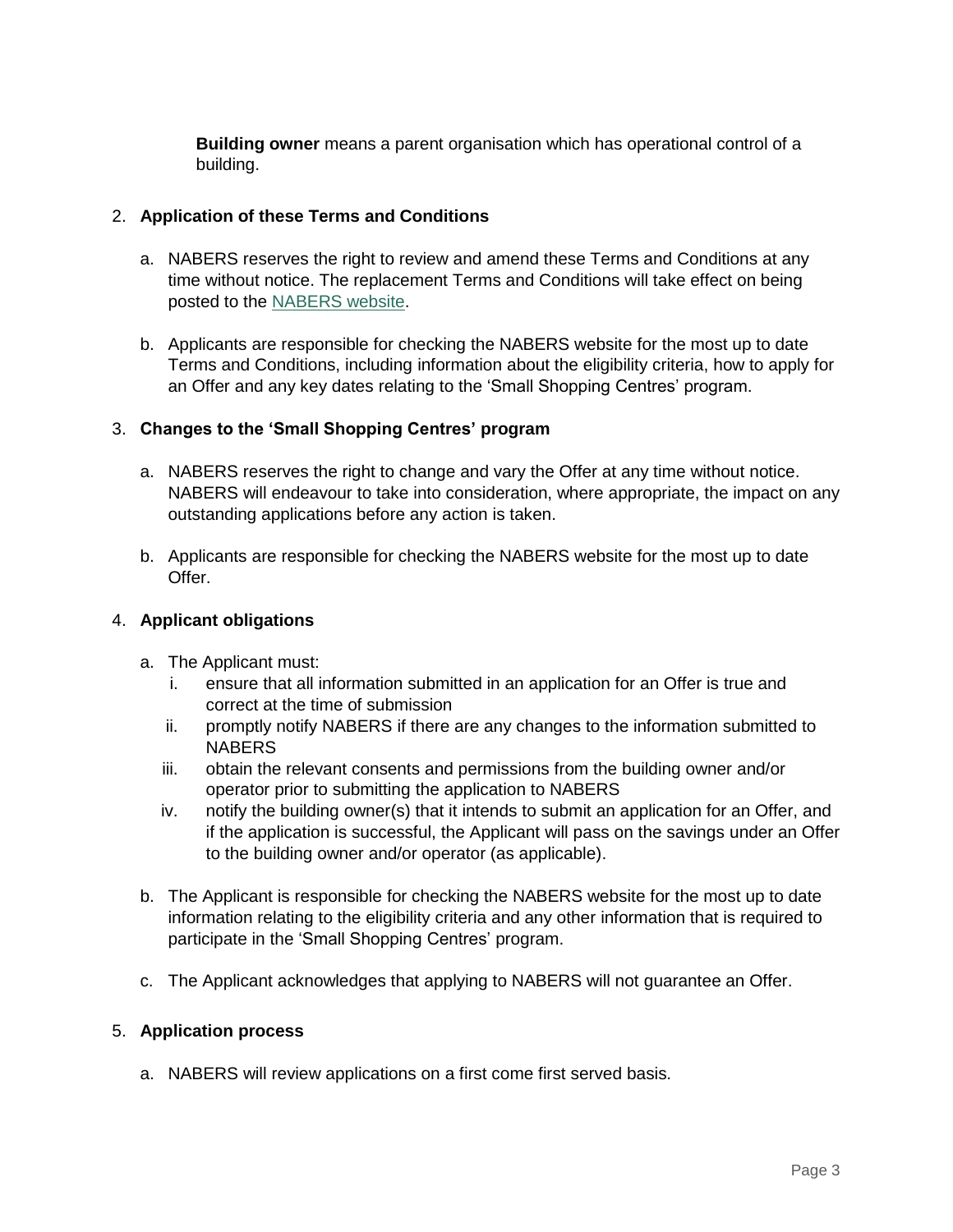- b. Applications must be lodged on or before 30 June 2021 and any applications submitted after this date will not be accepted or reviewed by NABERS.
- c. Where an application for an Offer is successful, the Assessor must lodge the rating on or before 31 August 2021 or the Offer may be withdrawn.
- d. An application for an Offer that meets the eligibility criteria and any other conditions outlined in the NABERS website may or may not be accepted by NABERS, at its sole discretion. The NABERS decision is final and NABERS is not required to provide reasons to the Applicant.
- e. If the application is successful, NABERS will:
- i. inform the Assessor and the building owner via email
- ii. cover the Assessor fees that are applicable to the Applicant. To be clear, if the Assessor fees are greater than \$3,000 ex-GST, NABERS may request additional information from the Applicant to support its application and eligibility for an Offer on a case-by-case basis.

#### 6. **Invoices and purchase orders**

- a. No invoice will be issued for NABERS ratings where fees are waived, unless specifically requested by the Assessor.
- b. Subject to a successful application, NABERS will issue a purchase order (PO) to the Assessor. Additional applications from the same Assessor company and or building owner can be submitted so long as total works completed is within the caps aforementioned. For clarity, the PO only covers the Assessor fees and can be invoiced once the rating(s) has been certified by the NABERS administrator.

# 7. **Collection and use of information**

- a. Confidential information submitted with an application will be treated as confidential by NABERS unless otherwise required by law.
- b. All participants in the 'Small Shopping Centres' program consent to NABERS using, storing and releasing their personal information for lawful purposes. Participants should note that NABERS may seek and share information about an application with other Government departments for the purposes of assessing applications and maintaining the integrity of the 'Small Shopping Centres' program but only on a need-to-know basis.

# 8. **Due diligence and audits**

a. NABERS reserves the right, at its discretion, to conduct such due diligence enquiries on Applicants as it sees fit during the 'Small Shopping Centres' program to verify any information and ensure value for money and the integrity of the program. To be clear,